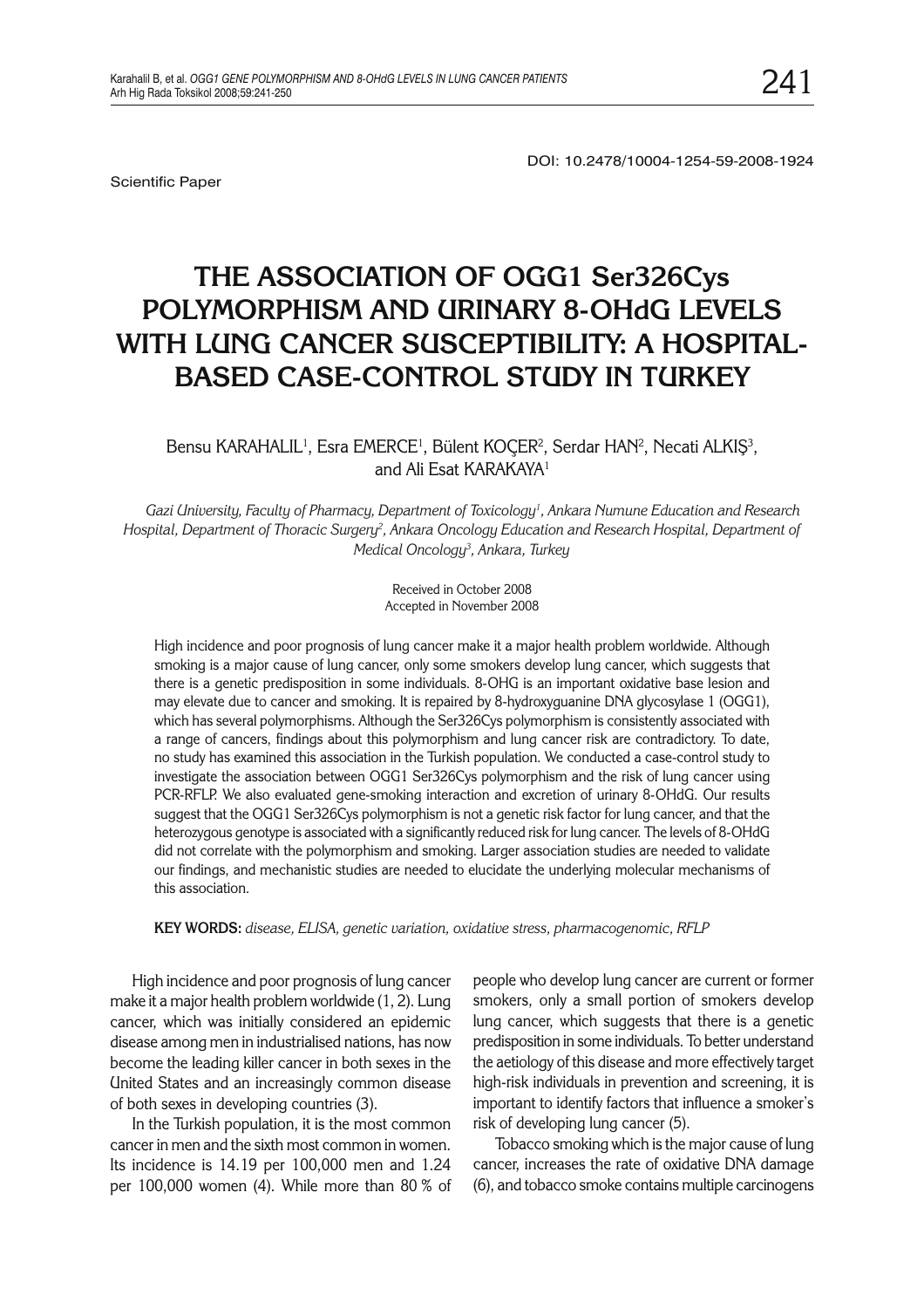and reactive oxygen species (ROS) that are known to chemically modify DNA and lead to mutations. Accumulation of mutations in critical oncogenes and tumour suppressor genes promotes cancer (7, 8). Among many types of oxidative DNA damage, the 8 hydroxyguanine (8-OHG) residue is one of the most abundant oxidative products of cellular DNA and is a mutagenic agent causing GC-to-TA transversions (9, 10). Increase in 8-OHG DNA content has been shown to elevate the cancer risk (11). It can be repaired by the activity of 8-hydroxyguanine DNA glycosylase 1 (OGG1), which catalyses the removal of 8-OHG by cleaving the N-glycosyl bonds between the oxidised guanine and the deoxyribose backbone, leaving an apurinic/apyrimidinic site as an intermediate product (12). Studies on genetic structure have revealed the presence of several polymorphisms within the OGG1 locus (13). Among them, a C/G polymorphism at position 1245 in the 1 $\alpha$ -specific exon 7 of the OGG1 gene results in an amino acid substitution from serine to cysteine in codon 326 (14). It is not clear whether the amino acid substitution affects the catalytic properties of the enzyme, and limited knowledge is available on the association between cancer susceptibility and single nucleotide polymorphisms in this critical DNA repair gene (15, 16). In some studies, the OGG1 polymorphism Ser326Cys has been associated with increased risk of lung cancer. On the other hand, contradictory results have been reported about the association of the OGG1 Ser326Cys polymorphism and lung cancer risk for different populations. So far, however, there no such association has been studied in the Turkish population (17-22).

Among biomarkers used to identify cancer risk factors, p53 tumour suppressor gene mutations have been determined in several human cancers (23). It is well known that more than 50 % of lung cancers carry a p53 mutation. The most common type of p53 mutation is the guanine (G) to thymine (T) transversion (24), like OGG1. Furthermore, there are several distinct regions of frequent allele loss on chromosome 3p, indicating the presence of multiple tumour suppressor genes, including p53. Therefore, the OGG1 gene, located at 3p25 can be a strong tumor suppressor gene candidate (23) and partial or total loss of the mammalian Ogg1 proteins may predispose cells toward oncogenic transformation (25).

In our case-control study of the Turkish population, we wanted to see whether OGG1 Ser326Cys polymorphism was associated with susceptibility to lung cancer. Furthermore, gene-smoking status analyses were conducted to establish the geneenvironment interaction between OGG1 Ser326Cys polymorphism and cumulative cigarette smoking in lung cancer. We also evaluated urinary 8-hydroxy-2' deoxyguanosine (8-OHdG) as a marker of cellular oxidative stress in lung cancer patients who did not receive any radiotherapy and/or chemotherapy and in control subjects. We investigated whether there was any change in urinary 8-OHdG levels due to smoking and cancer.

## MATERIALS AND METHODS

## *Study Group*

We conducted a molecular epidemiologic casecontrol study that included 165 lung cancer patients (20 women and 145 men) and 250 control subjects (83 women, and 167 men). The age of control subjects ranged from 20 to 82 years ( $53.2 \pm 0.75$ ) and in lung cancer patients from 18 to 82 years  $(56.99 \pm 0.79)$ . Details are given in Table 1.

The lung cancer patients were from hospitalbased, case-control studies of lung cancer carried out in Turkey. They were recruited at two hospitals, and the study was approved by the ethical committee of the Ankara Numune and Ankara Oncology Education and Research Hospitals. According to histological subtypes, lung cancer patients were classified as small cell lung cancer (SCLC, n=38) and non-small cell lung cancer (NSCLC,  $n=120$ ). In general, the prevalence of NSCLC is significantly higher than the prevalence of SCLC. All cancer diagnoses (except for seven patients) were confirmed by histopathology and cytology. The histopathologic type was determined using the World Health Organization (WHO) lung tumour classification in clinical use during patient accrual.

We asked the subjects to fill out a self-administered questionnaire that included general characteristics (age, sex, and socio-demographic characteristics), personal and family medical history, and smoking and drinking habits. Smoking was much more prevalent among lung cancer patients (85.5 %) than in control subjects (50.4 %). All study participants signed an informed consent form and completed a detailed questionnaire about smoking habits.

#### *Sample collection*

Five millilitres of peripheral blood was collected in a sterile EDTA container (Sigma) via venipuncture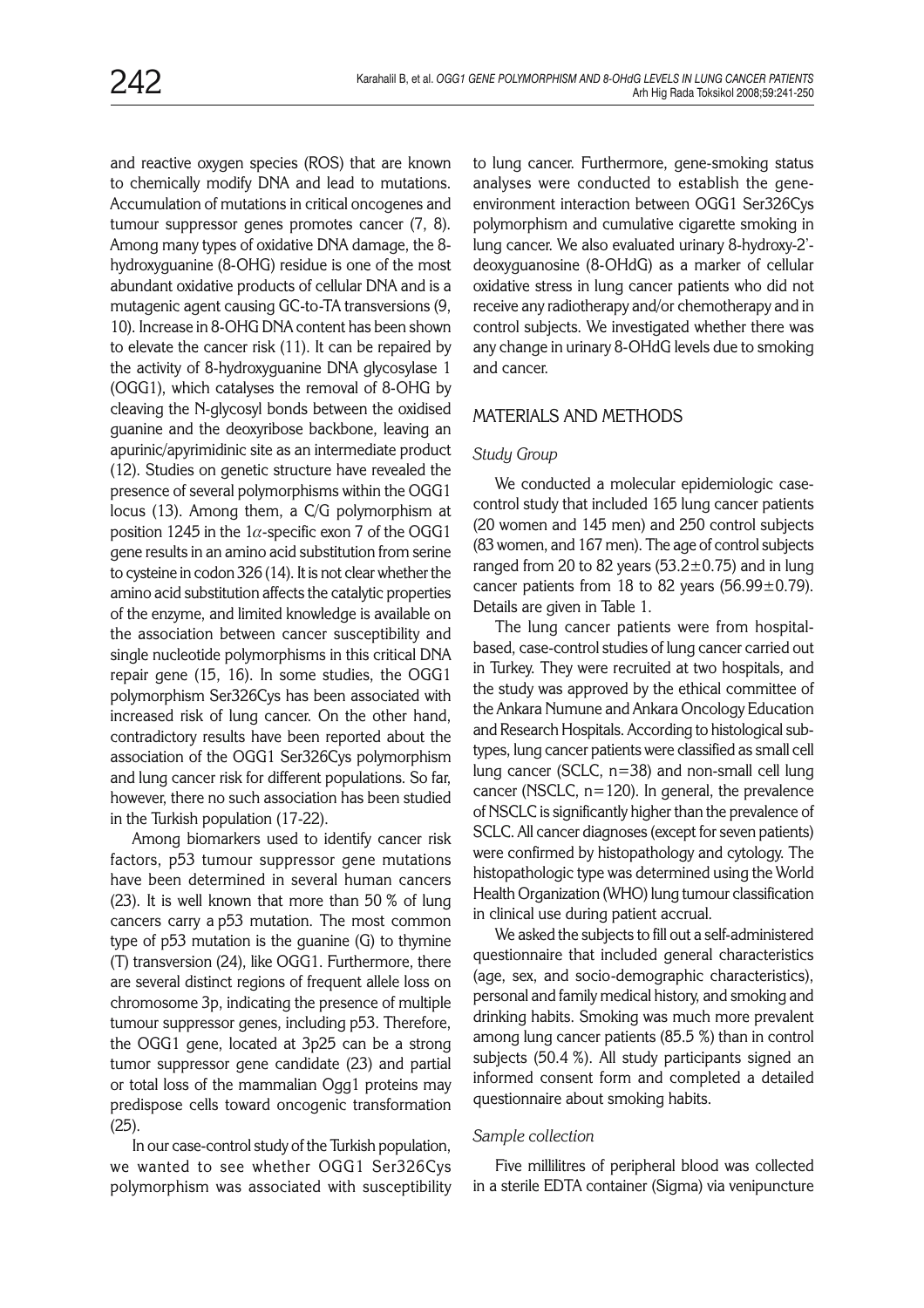|                      |                                 | <b>Controls</b>  | <b>Patients</b>  | p         | <b>SCLC</b>      | <b>NSCLC</b>     | p     |  |
|----------------------|---------------------------------|------------------|------------------|-----------|------------------|------------------|-------|--|
| Age (mean $\pm$ SEM) |                                 | $53.19 \pm 0.75$ | $56.99 \pm 0.79$ |           | $57.79 \pm 1.42$ | $56.58 \pm 0.98$ |       |  |
| <b>Sex</b>           | Women / $N$ (%)                 | 83 (33.2)        | 20(12.1)         |           | 6(15.8)          | 14(11.7)         |       |  |
|                      | Men / $N$ (%)                   | 167 (66.8)       | 145 (87.9)       |           | 32 (84.2)        | 106 (88.3)       |       |  |
| BMI (mean $\pm$ SEM) |                                 | 27.16±0.29       | $24.94 \pm 0.35$ | $0.0001*$ | $25.25 \pm 0.86$ | $24.87 \pm 0.38$ | >0.05 |  |
| Smoking<br>status    | <b>Never</b>                    | 121 (48.4)       | 24 (14.5)        |           | 5(13.2)          | 19 (15.8)        |       |  |
| N(%)                 | Smoker                          | 126 (50.4)       | 141 (85.5)       |           | 33 (86.8)        | 101 (84.2)       |       |  |
| Smoker<br>N(%)       | $\leq$ 20 cigarettes<br>per day | 80 (62)          | 70 (49.6)        |           | 20(60.6)         | 47 (46.5)        |       |  |
|                      | $>$ 20 cigarettes<br>per day    | 26(20.2)         | 64 (45.4)        |           | 13 (39.4)        | 48 (47.5)        |       |  |

**Table 1** *General characteristics of lung cancer patients and controls* 

from each control subject and patient to determine OGG1 Ser326Cys polymorphism by PCR-RFLP. To detect urinary 8-OHdG levels 5-mL spot urine samples were collected from 72 of 165 patients who had never received any chemotherapy and/or radiotherapy and from 61 of 250 control subjects. We could collect urine samples from only 80 controls and the sixtyone were *age***-** and *sex***-***matched to* lung cancer patients. All blood and urine samples were stored at -20 °C until analysis.

## *DNA isolation and determination of OGG1 genotype*

DNA was extracted from whole blood using a sodium perchlorate / chloroform extraction method (9). We used a simple PCR-RFLP method (9) to identify the Ser326Cys variant, because the C to G transversion creates a new Fnu4HI restriction site. Briefly, the 207 bp fragment was amplified by PCR in a  $30 \mu$ L reaction volume that contained 100 ng genomic DNA, 0.2 mmol L<sup>-1</sup> of dNTP (Fermentas Life Sciences, Lithuania), 1.5 mmol L $^{\text{-}1}$  of MgCl $_{\text{2}}$  (Fermentas Life Sciences, Lithuania), 0.3 pmol of each primer and 1 unit of Taq DNA polymerase (Fermentas Life Sciences, Lithuania). The primers used for amplification of OGG1 gene exon 7, containing Ser326Cys, were 5'-ACT GTC ACT AGT CTC ACC AG-3' forward (Iontek)and 5'-TGA ATT CGG AAG GTG CTT GGG GAA T-3' reverse(Iontek). Cycling conditions were as follows: initial denaturation at 94 °C for 2 min, then

amplification by 33 cycles of denaturation at 94 °C for 15 s, annealing at 60 °C for 30 s, and elongation at 72 °C for 35 s, followed by extension at 72 °C for 10 min. The PCR product was digested with 3 units of Fnu4H1 (Fermentas, Lithuania) at 37 °C for 16 h, and then electrophoresed on a 6 % polyacrylamide gel (Applichem). The Cys/Cys homozygote is cleaved by Fnu4HI, and yields 2 bands (100 bp and 107 bp bands). The Ser/Ser homozygote is not cleaved by FNU4HI, and the single 207 bp band remains. The Ser/Cys heterozygote contains all 3 bands (100 bp, 107 bp, and 207 bp bands) following restriction digestion (26). Negative controls (no template) and positive controls were included in all sets.

#### *Detection of urinary 8-OHdG levels*

Stressgen's StressXpress DNA Damage ELISA (enzyme-linked immunosorbent assay) (Stressgen Bioreagents) is a fast and sensitive competitive immunoassay for the detection and quantitation of 8-OHdG in spot urine samples. Measurement of urinary 8-OHdG is useful as an indicator of oxidative damage. Urine samples were diluted with sample diluents. We determined the optimal sample dilutions for our particular experiments to avoid being out of the range of the standard curve. Fifty microlitres of each prepared standard and samples were added to the wells of 8-OHdG immunoassay plate in duplicates, and then 50  $\mu$ L of diluted anti-8-OHdG was added into each well, except for the blank. The plate was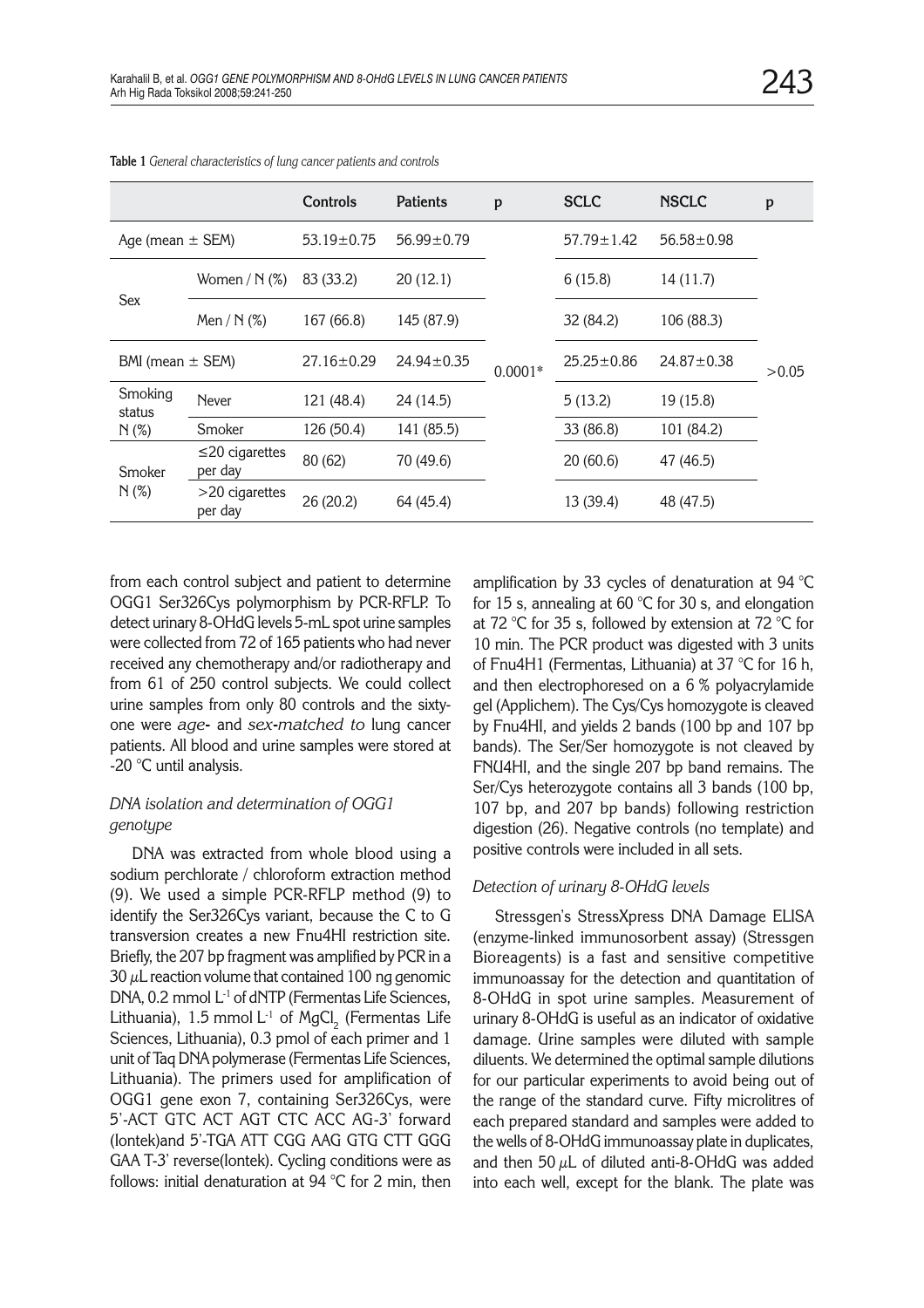incubated at room temperature for one hour, and the wells were washed using the wash buffer, and 100  $\mu$ L of diluted anti-Mouse IgG:HRP conjugate was added to each well, except for the blank. Again, the plate was incubated at room temperature for one hour, and the wells were washed using the wash buffer. One hundred microlitres of TMB substrate were added into each well and the plate was incubated at room temperature for 15 min in the dark. After adding 100  $\mu$ L acid stop solution into each well, absorbance was measured at 450 nm. The standard curve was in the range of 0.94 ng mL $^{-1}$  to 60 ng mL $^{-1}$ . The 8-OHdG calibration curve was plotted and 8-OHdG sample concentration was calculated. Urinary 8-OHdGper creatinine levels were expressed after correction for creatinine concentrations and presented as nmol per mmol creatinine.

#### *Statistical Analyses*

Data analysis was performed using SPSS for Windows, version 11.5. Shapiro-Wilk test was used in order to detect whether the continuous variables were normally distributed or not. Descriptive statistics were shown as mean  $\pm$  standard error for continuous data. The differences regarding continuous variables were evaluated using the Mann-Whitney U test or Kruskal-Wallis, according to the number of independent groups. When the p-value from the Kruskal-Wallis test was statistically significant, we applied the Kruskal Wallis multiple comparison tests to see which groups differed from which. Categorical comparisons were evaluated using the chi-square or Fisher's exact test, where applicable. Multiple logistic regression analysis was adjusted for age, sex, BMI, and smoking status. Odds ratio and 95 %CIs for each independent variable were calculated. The Bonferroni correction was applied for all possible within-group comparisons. A p value of less than 0.05 was considered statistically significant.

## **RESULTS**

We tested the association between OGG1 Ser326Cys polymorphism and the risk of lung cancer in a population-based, case control study of 165 cases and 250 controls in the Turkish population. Among the lung cancer patients,  $23 \%$  (n=38) were diagnosed SCLC, 72.7 % (n=120) NSCLC, and the remaining 7.2 % (n=7) were of unknown histological type. The subtypes of NSCLC were adenocarcinoma (25 %), squamous cell carcinoma (34.2 %), and 40.8 % was unknown.

The allele frequency of the variant G allele for OGG1 Ser326Cys was 0.28 for the lung cancer patients and 0.33 for controls. The prevalence of this polymorphism followed the Hardy-Weinberg equilibrium. The frequency distributions of alleles for OGG1 are shown in Table 2. To determine whether the OGG1 326Cys allele contributed to the increased risk of lung cancer, we compared the prevalence of OGG1 alleles in lung cancer patients and control subjects. The more common allele 326Ser was considered the reference genotype, whereas the less common allele 326Cys was examined as the variant. ORs were adjusted for age, sex, BMI, and smoking status. There was no association between the polymorphism in OGG1 Ser326Cys and the risk of lung cancer (OGG1 Ser326Cys OR<sub>adi</sub>=0.87; 95 % CI=0.551-1.36;  $p=0.531$  and OGG1 Cys326Cys OR<sub>adi</sub>=0.59; 95 %  $Cl = 0.283 - 1.235$ ; p=0.162).

The contribution of the OGG1 Ser326Cys polymorphism in each histological sub-type is shown in Table 3. To assess whether OGG1 Ser326Cys polymorphism was associated with histological sub-types of the lung cancer, cases were stratified according to tumour histological classification. When stratified by histology, a significant decrease in risk was observed in SCLC sub-group for Ser326Cys genotype. However, it was no longer significant when the groups were adjusted for age, sex, and smoking. No association was observed between NSCLC and the OGG1 Ser326Cys polymorphism. The OGG1 polymorphism did not significantly alter lung cancer risk by sex ( $p < 0.05$  in the crude and adjusted analysis). This suggests that sex is not the confounder of lung cancer risk.

**Table 2** *Association between the OGG1 genotypes and lung cancer risk* 

| Genotype | Controls<br>n(%) | <b>Patients</b><br>n(%) | <b>Crude OR</b><br>(CI 95 % | <b>Adjusted OR</b><br>(CI 95 % |                       | D     |
|----------|------------------|-------------------------|-----------------------------|--------------------------------|-----------------------|-------|
| Ser/Ser  | 115 (46)         | 86 (52.1)               |                             |                                |                       |       |
| Ser/Cys  | 106 (42.4)       | 65 (39.4)               | $0.82(0.541-1.244)$         | 0.35                           | $0.87(0.551-1.36)$    | 0.531 |
| Cys/Cys  | 29(11.6)         | 14 (8.5)                | $0.65(0.322 - 1.295)$       | 0.218                          | $0.59(0.283 - 1.235)$ | 0.162 |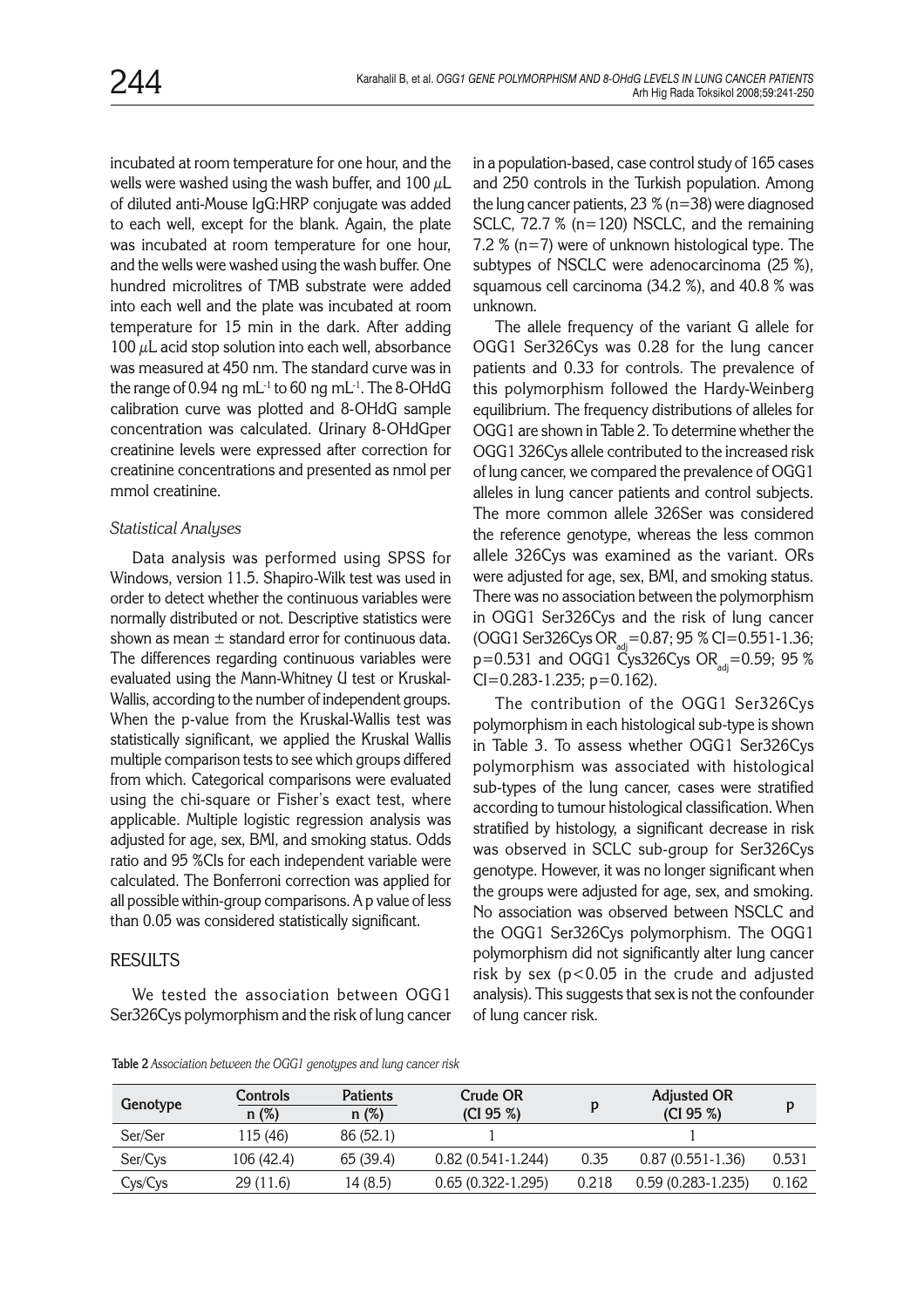|              |                           | Genotype | Controls<br>n(%) | <b>Patients</b><br>$n$ (%) | <b>Crude OR</b><br>(CI 95 %) | p        | <b>Adjusted OR</b><br>(CI 95 %) | p     |
|--------------|---------------------------|----------|------------------|----------------------------|------------------------------|----------|---------------------------------|-------|
|              |                           | Ser/Ser  | 115 (46)         | 25(65.8)                   |                              |          |                                 |       |
|              | <b>SCLC</b><br>$(n=38)$   | Ser/Cys  | 106 (42.4)       | 10(26.3)                   | $0.43(0.199 - 0.946)$        | $0.036*$ | $0.56(0.232 - 1.331)$           | 0.188 |
| Histological |                           | Cys/Cys  | 29(11.6)         | 3(7.9)                     | $0.48(0.134 - 1.686)$        | 0.25     | $0.55(0.145-2.078)$             | 0.378 |
| sub-types    | <b>NSCLC</b><br>$(n=120)$ | Ser/Ser  | 115 (46)         | 59 (49.2)                  |                              |          |                                 |       |
|              |                           | Ser/Cys  | 106 (42.4)       | 50(41.7)                   | $0.92(0.580-1.456)$          | 0.72     | $1.01(0.602 - 1.683)$           | 0.980 |
|              |                           | Cys/Cys  | 29(11.6)         | 11(9.2)                    | $0.74(0.345-1.584)$          | 0.437    | $0.68(0.299-1.542)$             | 0.355 |
|              | Women                     | Ser/Ser  | 37 (44.6)        | 10(50)                     |                              |          |                                 |       |
|              |                           | Ser/Cys  | 36(43.4)         | 9(45)                      | $0.93(0.337 - 2.541)$        | 0.880    | $0.92(0.335 - 2.548)$           | 0.878 |
|              |                           | Cys/Cys  | 10(12)           | 1(5)                       | $0.37(0.42 - 3.244)$         | 0.369    | $0.37(0.042 - 3.269)$           | 0.371 |
| Sex          | Men                       | Ser/Ser  | 78 (46.7)        | 76 (52.4)                  |                              |          |                                 |       |
|              |                           | Ser/Cys  | 70 (41.9)        | 56 (38.6)                  | $0.82(0.512-1.317)$          | 0.413    | $0.84(0.503-1.404)$             | 0.507 |
|              |                           | Cys/Cys  | 19 (11.4)        | 13(9)                      | $0.70(0.324-1.521)$          | 0.370    | $0.65(0.288-1.474)$             | 0.304 |

**Table 3** *Association between the OGG1 Ser326Cys polymorphisms and lung cancer risk, stratified by histology and sex*

The analysis of potential interaction between the OGG1 polymorphism and cigarette smoking on the risk of lung cancer (Table 4) showed no association between the OGG1 Ser326Cys polymorphism and lung cancer risk regarding to smoking status. Furthermore, variant genotypes were not individual risk factors in light smokers (<20 cigarettes per day). On the other hand, OGG1 variant genotypes were inversely associated with the risk of lung cancer in subjects who smoked more than 20 cigarettes per day, suggesting the protective effect of the genotype in heavy smokers.

We also measured the levels of urinary 8-OHdG as a biomarker of oxidative DNA damage in urine samples from 72 lung cancer patients (13 women, 59 men) who did not receive any chemotherapy and

radiotherapy as well as in 61 (age and sex matched) control subjects (17 women, 44 men). The mean age of lung cancer patients and controls did not significantly differ (mean  $\pm$  SEM; 56.50 $\pm$ 1.30 years vs. 54.84±1.38 years, p>0.05). Mean BMI of the control subjects was higher than in the lung cancer patients  $(p<0.05)$ .

Table 5 shows the levels of urinary 8-OHdG in lung cancer and control subjects according to sex, age, smoking status, and histological sub-types. There was no significant difference in the levels of urinary 8-OHdG between the lung cancer patients and control subjects. Neither sex nor age contributed (the subjects were grouped by age;  $\leq 60$  and  $> 60$  years) to the levels of urinary 8-OHdG levels in either lung cancer patients or controls. Our data showed that smoking

| Table 4 Association between the OGG1 Ser326Cys polymorphisms and lung cancer risk according to smoking status |  |  |
|---------------------------------------------------------------------------------------------------------------|--|--|
|                                                                                                               |  |  |

|         |              |          | Controls  | <b>Patients</b> | Crude OR              | P     | <b>Adjusted OR</b>    |          |  |
|---------|--------------|----------|-----------|-----------------|-----------------------|-------|-----------------------|----------|--|
|         |              | Genotype | $n(\%)$   | $n(\%)$         | (CI 95 %              |       | (CI 95 %)             | p        |  |
|         |              | Ser/Ser  | 55 (45.5) | 12 (50)         |                       |       |                       |          |  |
|         | <b>Never</b> | Ser/Cys  | 55 (45.5) | 11(45.8)        | 0.92 (0.373-2.253)    | 0.85  | $0.87(0.349 - 2.166)$ | 0.764    |  |
| Smoking |              | Cys/Cys  | 11(9)     | 1(4.2)          | 0.42 (0.049-3.542)    | 0.423 | $0.41(0.048-3.55)$    | 0.419    |  |
| status  | Smoker       | Ser/Ser  | 59 (46.8) | 74 (52.5)       |                       |       |                       |          |  |
|         |              | Ser/Cys  | 49 (38.9) | 54 (38.3)       | $0.88(0.524-1.472)$   | 0.623 | $0.84(0.487-1.464)$   | 0.547    |  |
|         |              | Cys/Cys  | 18 (14.3) | 13(9.2)         | $0.58(0.261 - 1.270)$ | 0.172 | $0.62(0.266 - 1.431)$ | 0.26     |  |
|         | $\leq 20$    | Ser/Ser  | 37 (46.3) | 33(47.1)        |                       |       |                       |          |  |
|         | cigarettes   | Ser/Cys  | 33 (41.2) | 32(45.7)        | 1.09 (0.553-2.137)    | 0.808 | 1.11 (0.543-2.266)    | 0.777    |  |
|         | per day      | Cys/Cys  | 10(12.5)  | 5(7.2)          | $0.56(0.174-1.809)$   | 0.333 | $0.76(0.218-2.668)$   | 0.671    |  |
| Smokers | $>20$        | Ser/Ser  | 9(34.6)   | 38 (59.4)       |                       |       |                       |          |  |
|         | cigarettes   | Ser/Cys  | 11(42.3)  | 18(28.1)        | $0.39(0.136-1.101)$   | 0.075 | $0.30(0.095 - 0.939)$ | $0.039*$ |  |
|         | per day      | Cys/Cys  | 6(23.1)   | 8(12.5)         | $0.32(0.87-1.140)$    | 0.078 | $0.22(0.055 - 0.915)$ | $0.037*$ |  |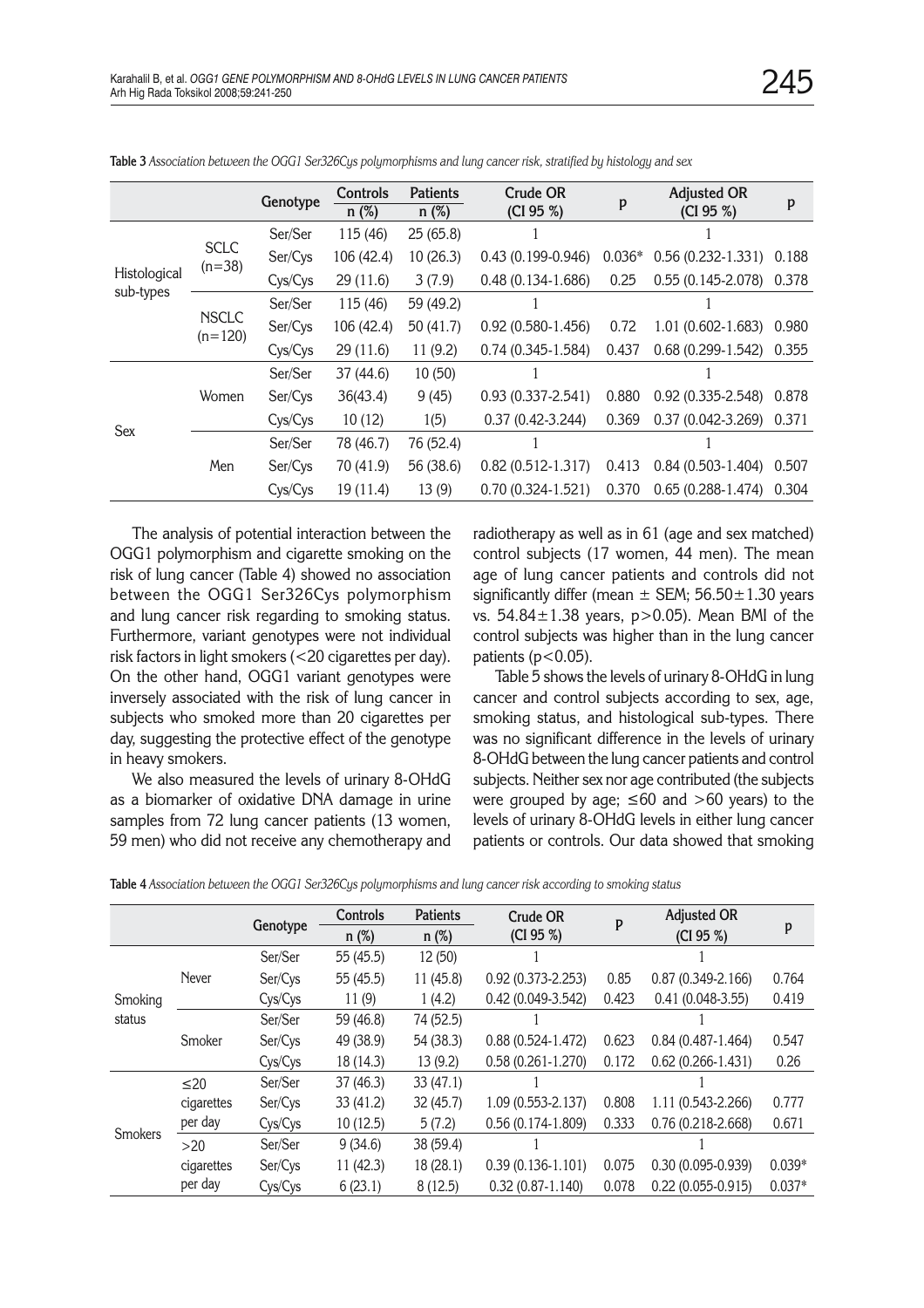|                   |                |             | Controls                                     |       |             |                                                 |       |        |
|-------------------|----------------|-------------|----------------------------------------------|-------|-------------|-------------------------------------------------|-------|--------|
| <b>Groups</b>     |                | $\mathbf n$ | 8-OHdG /<br>nmol mmol $-1$<br>$mean \pm SEM$ | p     | $\mathbf n$ | 8-OHdG /<br>nmol mmol $^{-1}$<br>$mean \pm SEM$ | p     | $p^**$ |
| Total             |                | 61          | $70.03 \pm 7.11$                             |       | 72          | 67.26 $\pm$ 5.63                                |       | 0.946  |
| <b>Sex</b>        | Women:         | 17          | $65.46 \pm 11.65$                            | 0.987 | 13          | $66.90 \pm 13.40$                               | 0.878 | 0.967  |
|                   | Men:           | 44          | $71.80 \pm 8.83$                             |       | 59          | $67.34 \pm 6.26$                                |       | 0.920  |
|                   | $<$ 60 year    | 39          | $67.25 \pm 8.05$                             | 0.928 | 43          | $59.74 \pm 6.27$                                | 0.230 | 0.659  |
| Age               | $\geq 60$ year | 22          | 74.96 ± 13.82                                |       | 29          | $78.41 \pm 10.24$                               |       | 0.834  |
|                   | <b>Never</b>   | 35          | $63.81 \pm 8.65$                             |       | 18          | $66.68 \pm 9.67$                                |       | 0.523  |
| Smoking<br>status | Former         | 15          | $77.32 \pm 11.33$                            | 0.337 | 29          | $69.52 \pm 8.65$                                | 0.700 | 0.480  |
|                   | Current        | 11          | 79.90 ± 24.43                                |       | 25          | $65.06 \pm 10.99$                               |       | 0.919  |
| Histological      | <b>SCLC</b>    | 61          | $70.03 \pm 7.11$                             |       | 10          | $89.05 \pm 15.97$                               | 0.124 | 0.173  |
| sub-types         | <b>NSCLC</b>   | 61          | $70.03 \pm 7.11$                             |       | 61          | $63.93 \pm 6.04$                                |       | 0.619  |

**Table 5** *The effect of 8-OHdG excretion (nmol mmol-1 of creatinine) according to demographic characteristics* 

*p\*\*: Statistical analysis between lung cancer patients and controls*

had no effect on the levels of urinary 8-OHdG in either group (p>0.05). Furthermore, control 8-OHdG levels did not significantly differ from those in SCLC or NSCLC patients.

In this study, we further investigated the association between urinary 8-OHdG levels and OGG1 Ser326Cys polymorphism (Table 6) and found that the excretion of 8-OHdG was not associated with the OGG1 Ser326Cys polymorphism. In lung cancer patients, there was no effect of the OGG1 Ser326Cys polymorphism on the

levels of urinary 8-OHdG. On the other hand, in the control subjects, urinary 8-OHdG levels of subjects with the Ser326Ser genotype were found to be higher than in subjects with the Ser326Cys ( $p=0.006$ ) and Cys326Cys (p=0.008) genotypes. However, no difference was observed between variant genotypes  $(p=0.179)$ . Our data demonstrated that the urinary 8-OHdG excretion was not affected by the OGG1 Ser326Cys polymorphism in respect to smoking.

|                   |              |          |                  | <b>Controls</b>                  |               |       | <b>Patients</b>               |       |        |
|-------------------|--------------|----------|------------------|----------------------------------|---------------|-------|-------------------------------|-------|--------|
|                   |              | Genotype | n                | $8$ -OHdG /<br>nmol mmol $^{-1}$ | p             | $n^*$ | $8$ -OHdG /<br>nmol mmol $-1$ | p     | $p^**$ |
|                   |              |          |                  | $mean \pm SEM$                   |               |       | $mean \pm SEM$                |       |        |
|                   |              | Ser/Ser  | 26               | $87.65 \pm 11.35$                |               | 33    | $65.96 \pm 9.28$              |       | 0.079  |
| Total             |              | Ser/Cys  | 31               | $59.50 \pm 9.28$                 | $0.015*$      | 24    | $67.01 \pm 8.14$              | 0.860 | 0.186  |
|                   |              | Cys/Cys  | 4                | 37.12±21.08                      |               | 7     | 82.05±24.52                   |       | 0.648  |
|                   |              | Ser/Ser  | 16               | $83.46 \pm 14.69$                |               | 9     | $53.61 \pm 12.83$             | 0.606 | 0.207  |
|                   | <b>Never</b> | Ser/Cys  | 15               | $49.96 \pm 9.78$                 | $0.036 \cdot$ | 5     | $70.73 \pm 14.92$             |       | 0.197  |
|                   |              | Cys/Cys  | 4                | $37.12 \pm 21.08$                |               | 1     | 158.79                        |       |        |
|                   |              | Ser/Ser  | 5                | $78.98 \pm 18.00$                |               | 13    | $72.23 \pm 14.23$             |       | 0.703  |
| Smoking<br>status | Former       | Ser/Cys  | 10               | $76.49 \pm 15.08$                | 0.859         | 12    | $69.70 \pm 13.52$             | 0.955 | 0.674  |
|                   |              | Cys/Cys  | $\boldsymbol{0}$ | $\theta$                         |               | 2     | $64.43 \pm 20.51$             |       |        |
|                   |              | Ser/Ser  | 5                | $109.74 \pm 33.41$               |               | 11    | $68.65 \pm 20.32$             |       | 0.267  |
|                   | Current      | Ser/Cys  | 6                | $55.03 \pm 34.23$                | 0.126         | 7     | $59.74 \pm 13.35$             | 0.919 | 0.101  |
|                   |              | Cys/Cys  | $\boldsymbol{0}$ | 0                                |               | 4     | $71.67 \pm 38.16$             |       |        |

**Table 6** *Effect of the OGG1 Ser326Cys genotypes on the levels of urinary 8-OHdG (nmol mmol-1 of creatinine)*

*n# : no genotype data for 8 lung cancer subjects*

*p\*\*: statistical analysis between lung cancer patients and controls*

*•: not significant according to Bonferroni correction(p>0.025)*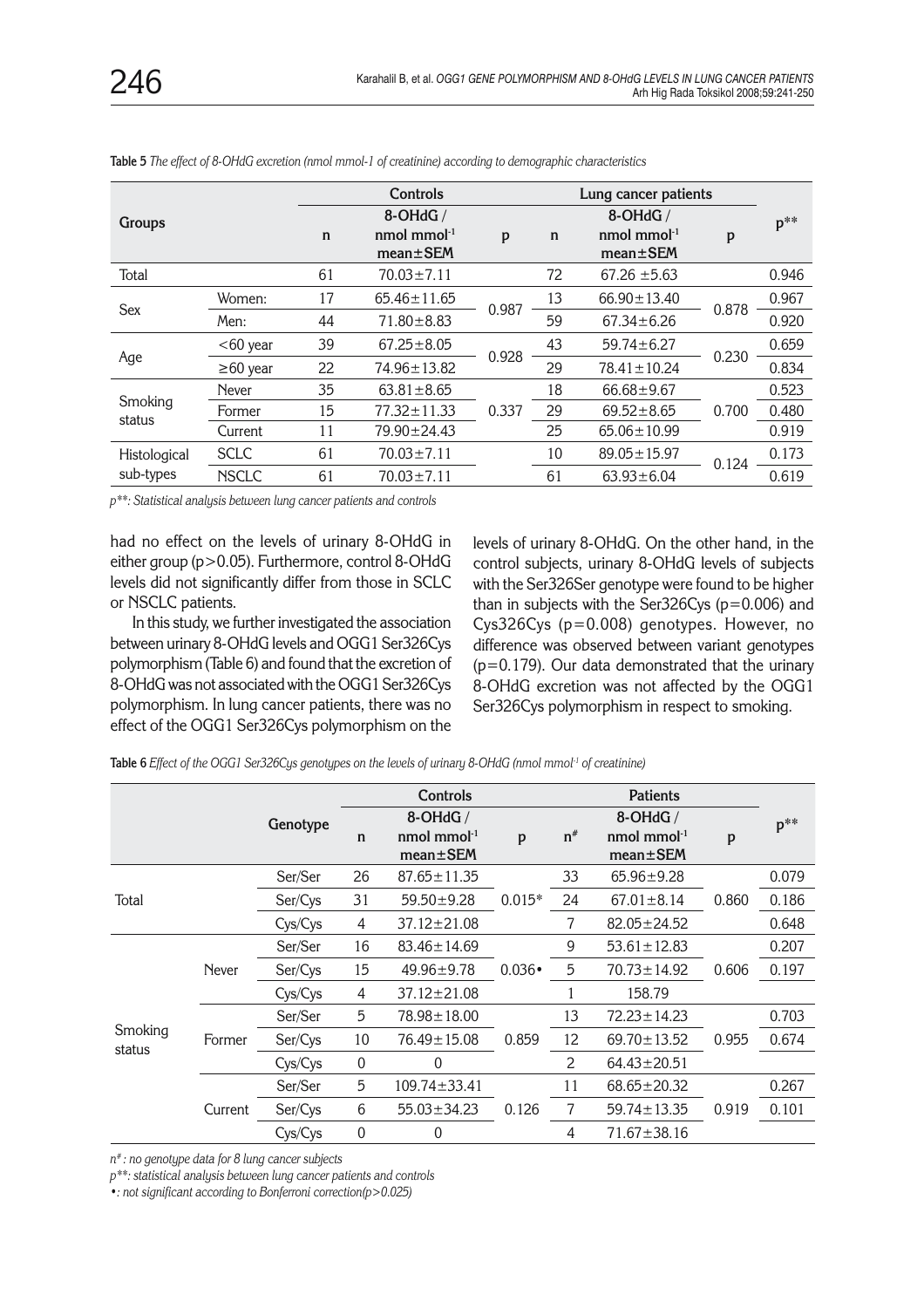### **DISCUSSION**

Oxidative DNA damage is believed to be implicated in lung carcinogenesis. The potential mechanism of carcinogenesis in the lung tissue may involve tissue damage and regeneration in the presence of a high ROS release from inflammatory cells that can interact with DNA in epithelial cells to produce permanent genomic mutations (27). One of them, 8-OHG is a mutagenic and most common oxidative modification of guanine, and has a pivotal role in the development of lung cancer. Base excision repair (BER) is a highly conserved essential mechanism for maintaining genome integrity. Impaired BER function can give rise to the accumulation of 8-OHG lesion and other DNA base lesions, which may influence the initiation and progression of cancer (28). OGG1 is a key enzyme in short-patch BER because it recognises and performs initial excision of the most common form of oxidative DNA base damage, 8-OHG (29). OGG1 encodes an 8-oxoguanine DNA glycosylase/AP lyase that catalyzes the removal of 8-OHG from DNA (30). There are many polymorphisms found in the OGG1 gene. The most studied is the single nucleotide polymorphism at codon 326 (Ser326Cys). Homozygous carriers of the variant form of the OGG1 Ser326Cys gene appear to have reduced repair capacity for oxidised DNA lesions (31, 32), but this association has not been found in all investigations (33).

Epidemiological studies of the OGG1 Ser326Cys polymorphism in relation to cancer have yielded mixed results with a weak association between the OGG1 Ser326Cys genotype and the risk of lung cancer (18, 33-35). Since there have been contradictory findings so far, we conducted a case-control study of 165 lung cancer cases and 250 controls using PCR-RFLP method to identify the Ser326Cys and a questionnaire approach to investigate its association with lung cancer risk and possible interaction with smoking. We found that the distribution of the OGG1 Ser326Cys genotypes in controls (Ser/Ser, 46.0 %; Ser/Cys, 42.4 %; and Cys/Cys 11.6 %) did not significantly differ from lung cancer patients (52.1 %, 39.4 %, and 8.5 %, respectively) (p>0.05). No statistically significant associations between the OGG1 Ser326Cys polymorphism and lung cancer risk were observed. Our results are similar to Wikman et al. and some other authors (19, 36-38). Wikman et al. carried out a case-control study to investigate the association between the OGG1 Ser326Cys polymorphism and the risk of lung cancer. They found no major difference in Ser326Cys genotype distribution between lung cancer patients and controls and suggested the studied hOGG1 polymorphisms were probably not major contributors to individual lung cancer susceptibility in Caucasians (19). Hung et al. also observed that there were no such associations between them (36, 37).

Sorensen et al. examined the associations between polymorphism and the intake of fruits and vegetables and smoking in the development of lung cancer in 431 lung cancer patients and 796 controls. They found no overall association between the OGG1 polymorphism and lung cancer (38). Vogel et al. did not find any association between the polymorphisms OGG1 Ser326Cys and the risk of lung cancer (37). Sugimura et al. found that the Ser326Cys polymorphism was not associated with an increased risk of lung cancer in any subtypes; however, when homozygous Cys326Cys were compared with other genotypes in combination, an increased risk was observed for the squamous cell carcinoma and nonadenocarcinoma after adjustment for age and smoking (17). On the other hand, Ito et al. did not find any effects of the OGG1 Ser326Cys polymorphism on the development of either adenocarcinomas or small cell carcinoma (39). In our study, we found a significant decrease in the risk of SCLC for the Ser326Cys genotype, but this significance disappeared after adjusting for age, sex, and smoking. A reduced cancer risk associated with the OGG1 Ser326Cys polymorphism, as found in our study, has previously been reported by De Ruyck et al. (22). We believe that this may be due to an adaptive response with alternative pathyways. Thus, proteins that play an important role in other repair pathways (NER), especially NEIL1 and MUTYH proteins, may be involved in the repair and prevention of 8 oxodG-derived mutations and may be up-regulated by oxidative stress in subjects with the Ser326Cys polymorphism. Furthermore, NEIL1 is able to excise lesions where OGG1 has very limited activity.

We could not find any modifying effect of smoking combined with the OGG1 Ser326Cys polymorphism that may contribute to lung cancer development. The OR for smoking was not statistically different across the genotypes, but the sample size was too small to detect even a moderate interaction. Our results corroborate the findings by Ito et al. (39). Additional studies, especially on mRNA expression levels, need to be conducted to confirm this association.

In this study, there was no difference between lung cancer patients and control subjects in the levels of urinary 8-OHdG. Our results are similar to Loft et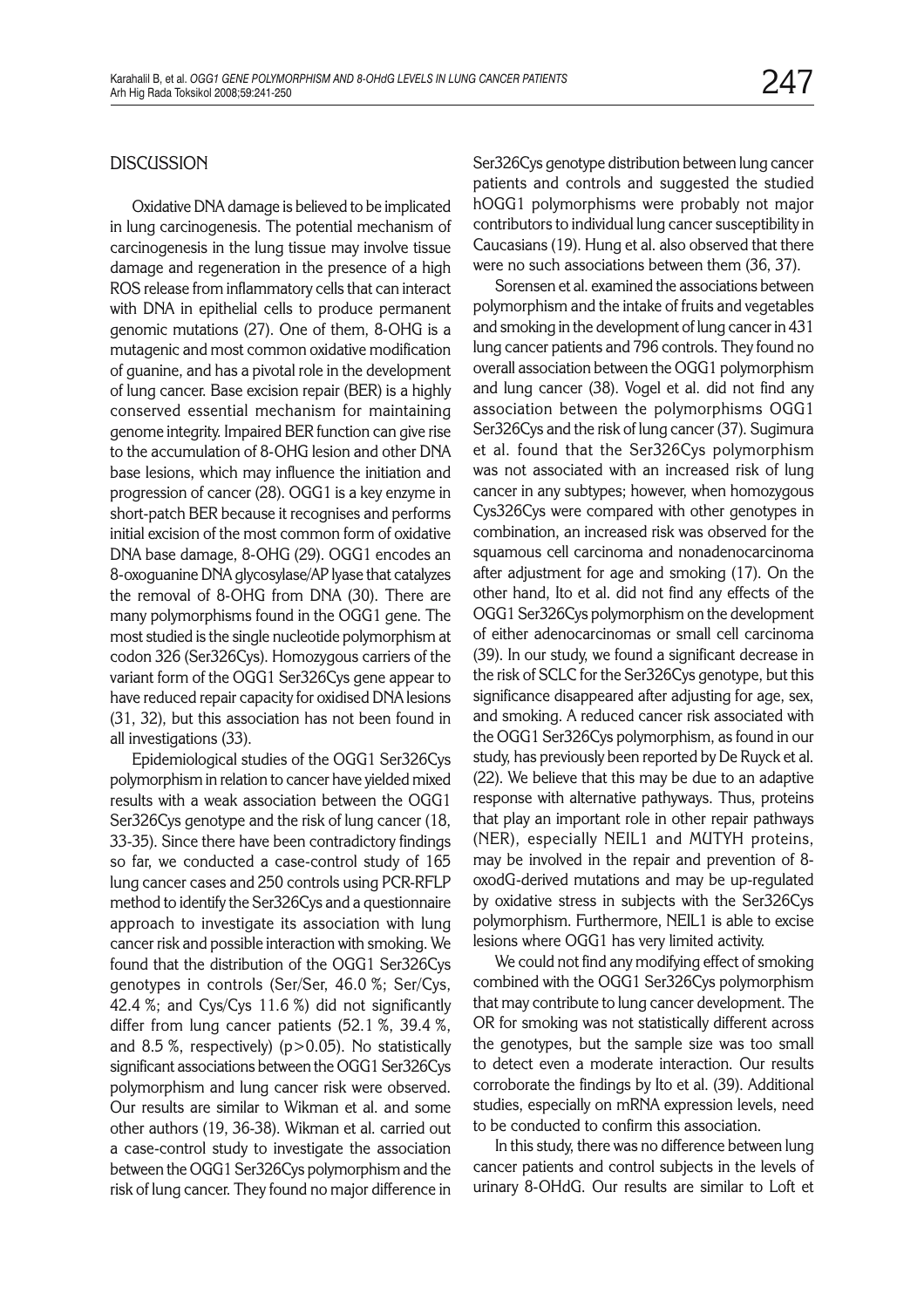al. (40) and Erhola et al.(41). Increased 8-OHdG excretion in controls indicates that their repair capacity is more effective than in the lung cancer patients.

Accumulating evidence seems to support the association between the OGG1 Ser326Cys polymorphism and smoking-related cancers, but the small sample size in our study and the presence of many conflicting data call for further studies on the association between the OGG1 Ser326Cys polymorphism and lung cancer, especially for studies that would include the smoking status in different populations with larger sample sizes. In conclusion, the OGG1 Ser326Cys polymorphism cannot explain individual variation in lung cancer susceptibility in humans. Future studies that investigate the mRNA expression, the activity of OGG1 protein, DNA repair capacity and excretion of DNA repair products are required to better understand the role of DNA damage in lung cancer.

#### *Acknowledgement*

This study was supported by Gazi University Scientific Research Foundation of Turkey (Project No: 02/2006-12)

## *Conflict of Interest Statement*

The authors declare that they have no competing financial interests.

## **REFERENCES**

- 1. Minna JD, Roth JA, Gazdar AF. Focus on lung cancer. Cancer Cell 2002;1:149-52.
- 2. Howe HL, Wingo PA, Thun MJ, Ries LA, Rosenberg H, Feigal E, Edwards BK. Annual report to the nation on the status of cancer (1973 through 1998), featuring cancers with recent increasing trends. J Natl Cancer Inst 2001;93:824-42.
- 3. Bilello KS, Murin S, Matthay RA. Epidemiology, etiology, and prevention of lung cancer. Clin Chest Med 2002;23:1-25.
- 4. Turkish Ministry of Health. Cancer statistics according to years 1999 [displayed 28 April 2007] available at http://www.saglik.gov.tr/TR/BelgeGoster.aspx?F6E10 F8892433CFF71BE64510F6C8BC92747D9FFFE7 A1226.
- 5. Littman AJ, Thornquist MD, White E, Jackson LA, Goodman GE, Vaughan TL. Prior lung disease and risk of lung cancer in a large prospective study. Cancer Causes Control 2004;15:819-27.
- 6. Loft S, Poulsen HE. Cancer risk and oxidative DNA damage in man. J Mol Med 1997;75:67-8.
- 7. Eva Y, Lee HP. Tumor suppressor genes: a new era for molecular genetic studies of cancer. Breast Cancer Res Treat 1991;19:3-13.
- 8. Hoffmann H, Isner C, Högel J, Speit G. Genetic polymorphisms and the effect of cigarette smoking in the comet assay. Mutagenesis 2005;20:359-64.
- 9. Karahalil B, Kocabas NA. OGG1 Ser326Cys genetic polymorphism in a Turkish population. Arch Toxicol 2005;79:377-80.
- 10. David SS. Structural biology: DNA search and rescue. Nature 2005;434:569-70.
- 11. Kasai H. Analysis of a form of oxidative DNA damage 8-hydroxy-2'-deoxyguanosine, as a marker of cellular oxidative stress during carcinogenesis. Mutat Res 1997;387:147-63.
- 12. Karahalil B, Hogue BA, de Souza-Pinto NC, Bohr VA. Base excision repair capacity in mitochondria and nuclei: tissue-specific variations. FASEB J 2002;16:1895-902.
- 13. Xing DY, Tan W, Song N, Lin DX. Ser326Cys polymorphism in OGG1 gene and risk of esophageal cancer in a Chinese population. Int J Cancer 2001;95:140-3.
- 14. Kohno T, Shinmura K, Tosaka M, Tani M, Kim S, Sugimura H, Nohmi T, Kasai H, Yokota J. Genetic polymorphisms and alternative splicing of the OGG1 gene, that is involved in the repair of 8-hydroxyguanine in damaged DNA. Oncogene 1998;16:3219-25.
- 15. Vogel U, Olsen A, Wallin H, Overvad K, Tjonneland A, Nex BA. No Association between OGG1 Ser326Cys and Risk of Basal Cell Carcinoma. CEBP 2004;13:1680- 1.
- 16. Xu J, Zheng SL, Turner A, Isaacs SD, Wiley KE, Hawkins GA, Chang BL, Bleeckeri ER, Walsh PC, Meyers DA, Isaacs WB. Associations between OGG1 sequence variants and prostate cancer susceptibility. Cancer Res 2002;62:2253-7.
- 17. Sugimura H, Kohno T, Wakai K, Nagura K, Genka K, Igarashi H, Morris BJ, Baba S, Ohno Y, Gao C, Li Z, Wang J, Takezaki T, Tajima K, Varga T, Sawaguchi T, Lum JK, Martinson JJ, Tsugane S, Iwamasa T, Shinmura K, Yokota J. OGG1 Ser326Cys polymorphism and lung cancer susceptibility. CEBP 1999;8:669-74.
- 18. Kohno T, Sakiyama T, Kunitoh H, Goto K, Nishiwaki Y, Saito D, Sasaki-Matsumura R, Mimaki S, Toyama K, Yamamoto S, Kuchiba A, Sobue T, Ohta T, Ohki M, Yokota J. Association of polymorphisms in the MTH1 gene with small cell lung carcinoma risk. Carcinogenesis 2006;27:2448-54.
- 19. Wikman H, Risch A, Klimek F, Schmezer P, Spiegelhalder B, Dienemann H, Kayser K, Schulz V, Drings P, Bartsch H. OGG1 polymorphısm and loss of heterozygosıty (LOH): Significance for lung cancer susceptibility in a caucasian population. Int J Cancer 2000;88:932-7.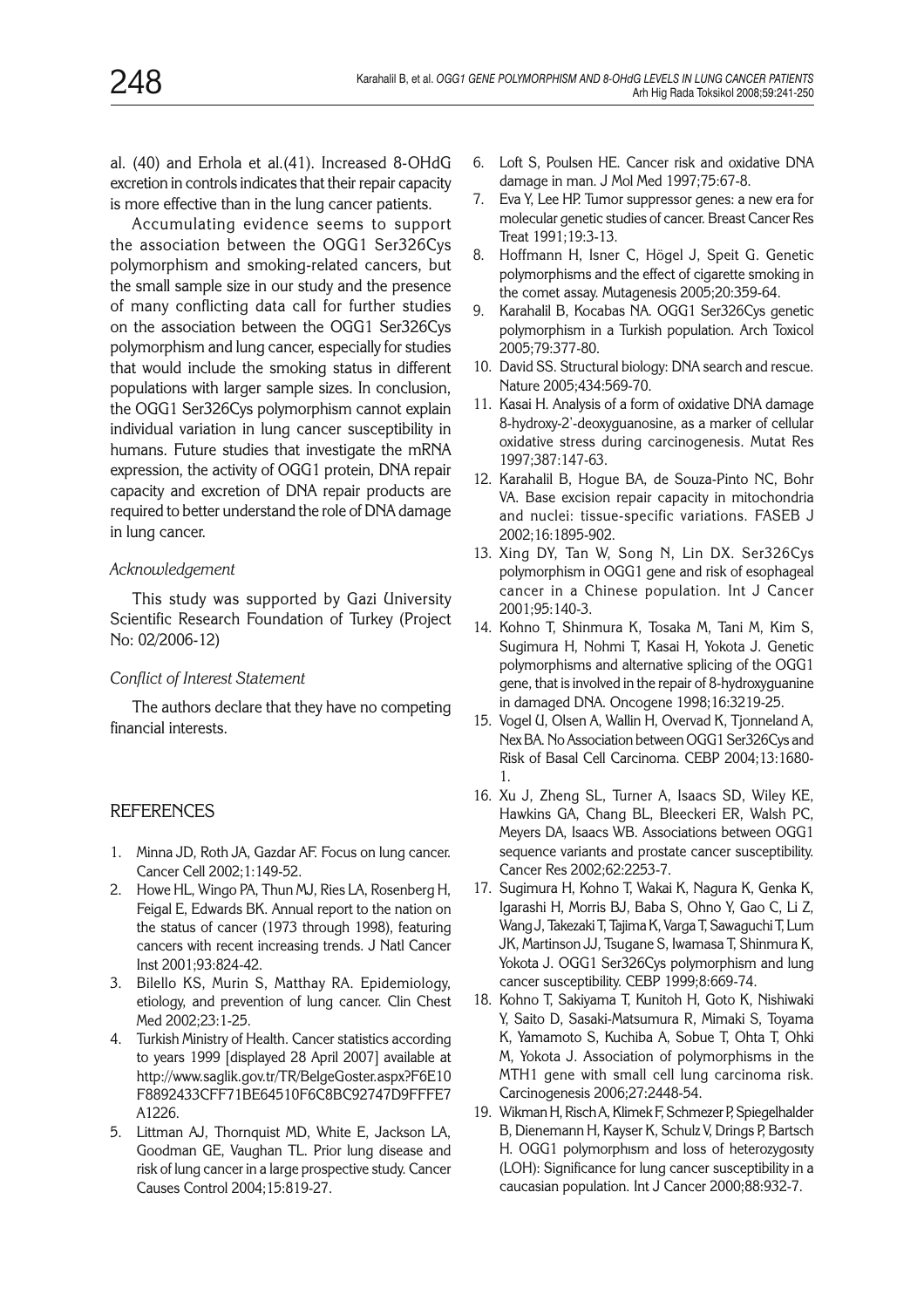- 20. Lan Q, Mumford JL, Shen M, DeMarini DM, Bonner MR, He X, Yeager M, Welch R, Chanock S, Tian L, Chapman RS, Zheng T, Keohavong P, Caporaso N, Rothman N. Oxidative damage-related genes AKR1C3 and OGG1 modulate risks for lung cancer due to exposure to PAH-rich coal combustion emissions. Carcinogenesis 2004;25:2177-81.
- 21. Marchand LL, Donlon F, Lum-Jones A, Seifried A, Wilkens LR. Association of the OGG1 Ser326Cys polymorphism with lung cancer risk. CEBP 2002;11:409-12.
- 22. De Ruyck K, Szaumkessel M, De Rudder I, Dehoorne A, Vral A, Claes K, Velghe A, Van Meerbeeck J, Thierens H. Polymorphisms in base-excision repair and nucleotideexcision repair genes in relation to lung cancer risk. Mutation Res 2007;631:101-10.
- 23. Forgacs E, Zöchbauer-Müller S, Olah E, Minna JD. Molecular genetic abnormalities in the pathogenesis of human lung cancer. Pathol Oncol Res 2001;7:6-13.
- 24. Hussain SP, Haris CC. Molecular epidemiology of human cancer: Contribution of mutation spectra studies of tumor suppressor genes. Cancer Res 1998;58:4023-37.
- 25. Lu R, Nash HM, Verdine GL. A mammalian DNA repair enzyme that excises oxidatively damaged guanines maps to a locus frequently lost in lung cancer. Current Biol 1997;7:397-407.
- 26. Karahalil B, Kocabas NA, Ozcelik T. DNA repair gene polymorphism and bladder cancer susceptibility in a Turkish population. Anticancer Res 2006;26:4955-8.
- 27. Park J, Chen L, Tockman MS, Elahi A, Lazarus P. The human 8-oxoguanine DNA N-glycosylase 1 (OGG1) DNA repair enzyme and its association with lung cancer risk. Pharmacogentics 2003;14:103-9.
- 28. Zhang Y, Newcomb PA, Egan KM, Titus-Ernstoff L, Chanock S, Welch R, Brinton LA, Lissowska J, Bardin-Mikolajczak A, Peplonska B, Szeszenia-Dabrowska N, Zatonski W, Garcia-Closas M. Genetic polymorphisms in base-excision repair pathway genes and risk of breast cancer. CEBP 2006;2:353-8.
- 29. Nock NL, Cicek MS, Li L, Liu X, Rybicki BA, Moreira A, Plummer SJ, Casey G, Witte JS. Polymorphisms in estrogen bioactivation, detoxification and oxidative DNA base excision repair genes and prostate cancer risk. Carcinogenesis 2006;27:1842-8.
- 30. Rossner P, Terry MB, Gammon MD, Zhang FF, Teitelbaum SL, Eng SM, Sagiv SK, Gaudet MM, Neugut AI, Santella RM. OGG1 Polymorphisms and breast cancer risk. CEBP 2006;15:811-5.
- 31. Smart DJ, Chipman JK, Hodges NJ. Activity of OGG1 variants in the repair of pro-oxidant-induced 8-oxo-2' deoxyguanosine. DNA Repair 2006;5:1337-45.
- 32. Vodicka P, Stetina R, Polakova V, Tulupova E, Naccarati A, Vodickova L, Kumar R, Hanova M, Pardini B, Slyskova J, Musak L, De PG, Soucek P, Hemminki K. Association of DNA repair polymorphisms with DNA repair functional outcomes in healthy human subjects. Carcinogenesis 2006;28:657-64.
- 33. Janssen K, Schlink K, Gotte W, Hippler B, Kaina B, Oesch F. DNA repair activity of 8-oxoguanine DNA glycosylase 1 (OGG1) in human lymphocytes is not dependent on genetic polymorphism Ser326/Cys326. Mutation Res 2001;486:207-16.
- 34. Hung RJ, Hall J, Brennan P, Boffetta P. Genetic polymorphisms in the base excision repair pathway and cancer risk: a huge review. Am J Epidemiol 2005;162:925-42.
- 35. Paz-Elizur T, Krupsky M, Blumenstein S, Elinger D, Schechtman E, Livneh Z. DNA repair activity for oxidative damage and risk of lung cancer. J Natl Cancer Inst 2003;95:1312-9.
- 36. Hung RJ, Brennan P, Canzian F, Szeszenia-Dabrowska N, Zaridze D, Lissowska J, Rudnai P, Fabianova E, Mates D, Foretova L, Janout V, Bencko V, Chabrier A, Borel S, Hall J, Boffetta P. Large-scale investigation of base excision repair genetic polymorphisms and lung cancer risk in a multicenter study. J Natl Cancer Inst 2005;97:567-76.
- 37. Vogel U, Nexø BA, Wallin H, Overvad K, Tjønneland A, Raaschou-Nielsen O. No association between base excision repair gene polymorphisms and risk of lung cancer, Biochem Genet 2004;42:453-60.
- 38. Sørensen M, Raaschou-Nielsen O, Hansen RD, Tjønneland A, Overvad K, Vogel U. Interactions between the OGG1 Ser326Cys polymorphism and intake of fruit and vegetables in relation to lung cancer. Free Radic Res 2006;40:885-91.
- 39. Ito H, Hamajima N, Takezaki T, Matsuo K, Tajima K, Hatooka S, Mitsudomi T, Suyama M, Sato S, Ueda RA. Limited association of OGG1 Ser326Cys polymorphism for adenocarcinoma of the lung. J Epidemiol 2002;12:258-65.
- 40. Loft S, Svoboda P, Kasai H, Tjønneland A, Vogel U, Moller P, Overvad K, Raaschou-Nielsen O. Prospective study of 8-oxo-7,8-dihydro-20-deoxyguanosine excretion and the risk of lung cancer. Carcinogenesis 2006;27:1245-50.
- 41. Erhola M, Toyokuni S, Okada K, Tanaka T, Hiai H, Ochi H, Uchida K, Osawa T, Nieminen MM, Alho H, Kellokumpu-Lehtinen P. Biomarker evidence of DNA oxidation in lung cancer patients: association of urinary 8-hydroxy-2'-deoxyguanosine excretion with radiotherapy, chemotherapy, and response to treatment. FEBS Letters 1997;409:287-91.